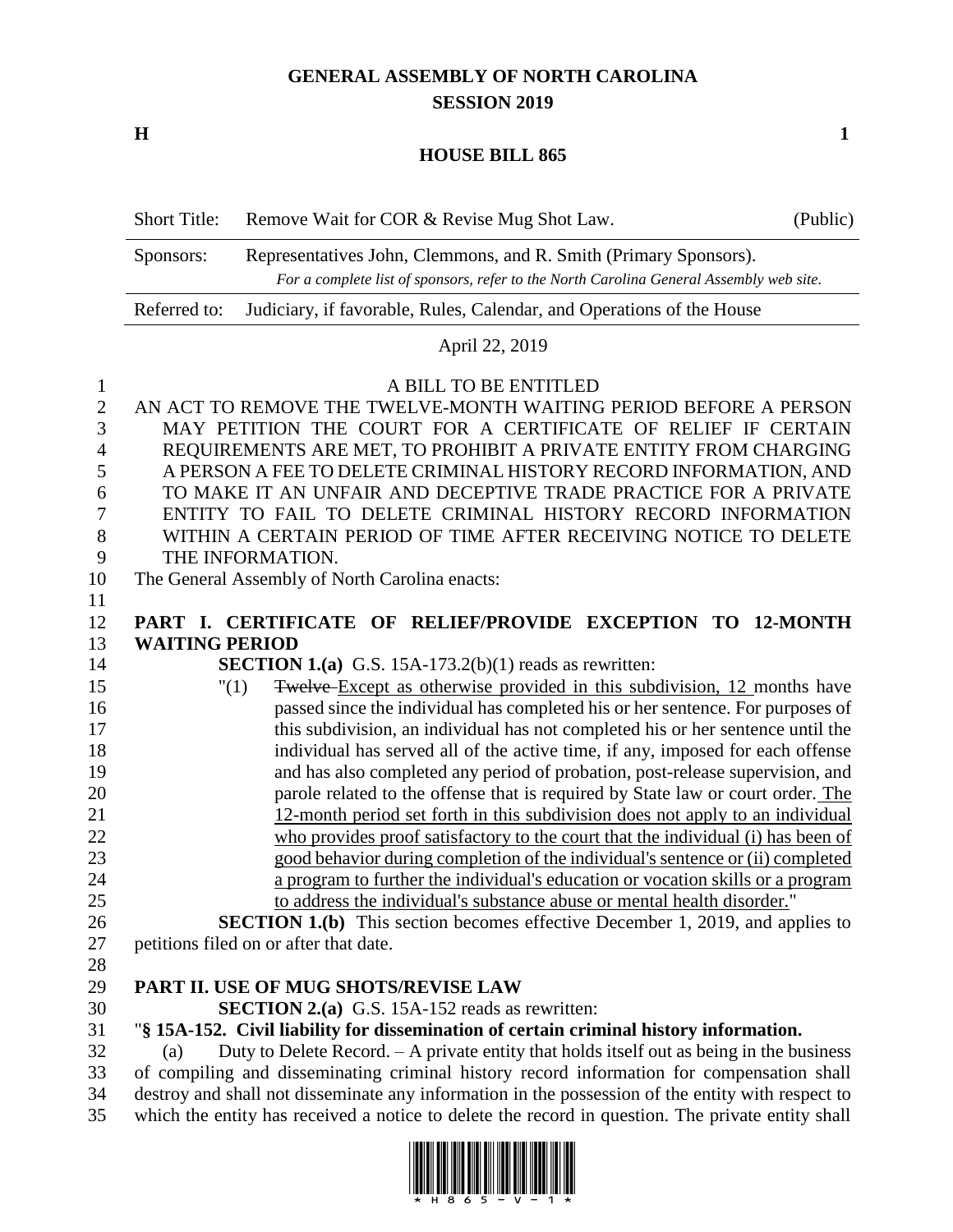### **General Assembly Of North Carolina Session 2019 Session 2019**

 delete the record within the specified time and pursuant to the terms of the licensing agreement with the State agency. If the license does not specify a time for deletion, or if no license agreement exists between the private entity and state agency, the private entity shall delete the record within 10 business days of receiving notice to delete the record in question. Deletion of a record under this subsection shall be without charge to the person who is the subject of the record. For purposes of this section, the term "criminal history record information" includes any photograph taken of a person pursuant to the person's arrest.

 (b) Dissemination of Information. – Unless the entity is regulated by the federal Fair Credit Reporting, Act 15 U.S.C. § 1681, et seq. or the Gramm-Leach-Bliley Act 15 U.S.C. §§ 6801-6809, a private entity described by subsection (a) of this section that is licensed to access a State agency's criminal history record database may disseminate that information only if, within the 90-day period preceding the date of dissemination, the entity originally obtained the information or received the information as an updated record information to its database. The private entity must notify the State agency from which it receives the information of any other entity to which it subsequently provides a bulk extract of the information.

 (c) Civil Liability. Liability; Unfair and Deceptive Trade Practice. – A private entity subject to the provisions of this section that disseminates information in violation of this section is liable for any damages that are sustained as a result of the violation by the person who is the subject of that information. A person who prevails in an action brought under this section is also entitled to recover court costs and reasonable attorneys' fees. Additionally, disseminating information in violation of this section shall constitute an unfair and deceptive trade practice in violation of G.S. 75-1.1. This subsection does not apply to an entity regulated by and subject to the civil liability remedies of the federal Fair Credit Reporting Act, 15 U.S.C. § 1681, et seq., or the Gramm Leach-Bliley Act, 15 U.S.C. 6801-6809, et seq.

 (d) Certificate of Verification. – Prior to filing an action under this section, a person who is the subject of a record that has been expunged may apply to the Administrative Office of the Courts for a certificate verifying that the person is the subject of a record that has been expunged and that notice of the expunction was made in accordance with G.S. 15A-150. The application must include a sworn affidavit attesting, under penalty of perjury, that the applicant is the person who was the subject of the record in question and identifying the specific case expunged. A notary or official taking an acknowledgment, oath, or affirmation of an applicant's affidavit under this subsection may not disclose the nature or content of the application, except as required in a court action related to the application. Unless made part of the record of a subsequent court proceeding, a certificate of verification and an application for the certificate are not public records under G.S. 132-1. The Administrative Office of the Courts may establish procedures pertaining to the application for and issuance of certificates of verification.

 (e) Notice of Record Removal. – Prior to filing an action under this section, a person who is the subject of a record that has been expunged may request a notice of record removal of the expunction and subsequent notification to private entities as required by G.S. 15A-150(d) from an agency required under G.S. 15A-150 to expunge that person's record who maintains a licensing agreement to provide record information to a private entity. The application must include a sworn affidavit attesting, under penalty of perjury, that the applicant is the person who was the subject of the record in question and identifying the specific case expunged. A notary or official taking an acknowledgment, oath, or affirmation of an applicant's affidavit under this subsection may not disclose the nature or content of the application, except as required in a court action related to the application. Unless made part of the record of a subsequent court proceeding, a notice of record removal and an application for the notice are not public records under G.S. 132-1. State and local agencies may establish procedures pertaining to the application for and issuance of notices of record removal."

 **SECTION 2.(b)** This section becomes effective December 1, 2019, and applies to notices to delete received on or after that date.